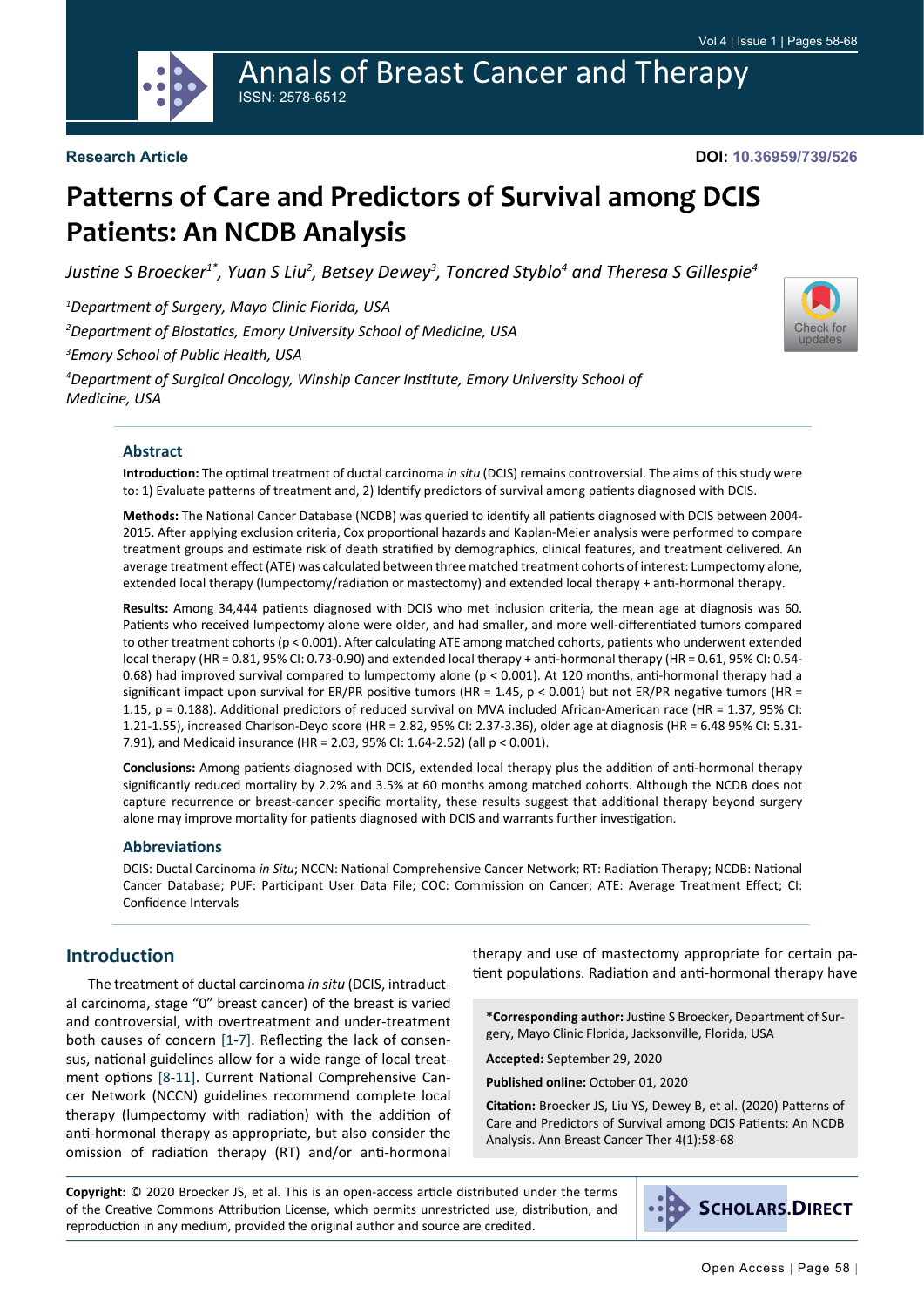been shown to reduce recurrence without affecting survival, and outcomes of surveillance without surgery are being evaluated by several open randomized clinical trials [[12](#page-9-4)[-15](#page-9-5)]. The aim of this study was to examine patterns of care among patients captured by the National Cancer Database (NCDB) diagnosed with DCIS and to compare clinic opathologic features and overall survival (OS) among varied treatment cohorts. We chose three treatment cohorts of particular interest as follows: 1) Lumpectomy alone, 2) Extended local therapy (lumpectomy + XRT or mastectomy), and 3) Extended local therapy plus anti-hormonal therapy.

#### **Methods**

#### **Data source**

Our data sample was extracted from the National Cancer Database (NCDB)'s Participant User Data File (PUF) for breast cancer. Created in 1989 by the American College of Surgeons' Commission on Cancer (CoC) and the American Cancer Society, the NCDB is a registry that captures roughly 70% of U.S. cancer cases The NCDB contains approximately 34 million records from CoC accredited cancer registries across the United States. The registry includes demographics, clinic pathologic and treatment data, OS is measured but not recurrence or cancer-specific survival [\[16](#page-9-6)]. The NCDB PUF contains de-identified patient and facility data and therefore, is complaint with the Health Insurance Portability and Accountability Act (HIPAA) and exempt from Institutional Review Board review.

#### **Study population**

Our study population consisted of all NCDB reported cases of DCIS diagnosed between 2004 and 2015. We included stage 0 breast cancers and first or only cancers. Histologic patterns included were intraductal carcinoma, comedocarcinoma, intraductal papillary adenocarcinoma, and intraductal concomitant with lobular carcinoma, all non-infiltrating. We excluded male patients, invasive and microinvasive tumors, lobular carcinoma *in situ* without associated DCIS, positive nodes, positive margins, missing anti-hormonal receptor statuses, cases where treatment was not performed at the reporting facility, cases without surgical excision of the primary tumor site, all 90-day mortalities, missing outcomes or undetermined treatment patterns. Margin size is not captured by the NCDB. Since our interest was to compare local and systemic therapy groups, patients who had bilateral mastectomy were excluded as this additional surgery was beyond standard, recommended local control. Three treatment cohorts of interest were then defined as follows: 1) Lumpectomy alone, 2) Extended local therapy (lumpectomy with RT or mastectomy), 3) Extended local therapy with anti-hormonal therapy.

#### **Statistical methods**

The frequencies of variables of interest among the entire study cohort are listed in ([Table 1](#page-1-0)). Univariate (UVA) and multivariable (MVA) analysis (built by backward variable se-

| Variable                |                                        | $n$ (%) = 34,444 |
|-------------------------|----------------------------------------|------------------|
| <b>Treatment Cohort</b> | Lumpectomy Alone                       | 4,768 (13.8)     |
|                         | Local Therapy                          | 15,446 (44.8)    |
|                         | Local therapy + Hormone                | 14,230 (41.3)    |
| Age (quartile)          | $>$ = 23, < = 51                       | 9,428 (27.4)     |
|                         | > 51, < 59                             | 8,059 (23.4)     |
|                         | $> 59, \le 68$                         | 8,894 (25.8)     |
|                         | $>68, \le 90$                          | 8,063 (23.4)     |
| Race                    | White                                  | 28,384 (82.4)    |
|                         | <b>Black</b>                           | 4,249 (12.3)     |
|                         | Other/Unknown                          | 1,811(5.3)       |
| Charlson-Deyo Score     | 0                                      | 29.747 (86.4)    |
|                         | 1                                      | 3,975 (12.3)     |
|                         | $2+$                                   | 722 (2.1)        |
| <b>Facility Type</b>    | Community Cancer Program/Other         | 3,171(9.4)       |
|                         | Comprehensive Community Cancer Program | 16,961 (50.3)    |
|                         | Academic/Research Program              | 9,043 (26.8)     |
|                         | Integrated Network Cancer Program      | 4,544 (13.5)     |
|                         | Missing                                | 725              |
| Primary Payor           | Not Insured/Unknown                    | 914(2.7)         |
|                         | Private                                | 20.757 (60.3)    |
|                         | Medicaid/Other Government              | 1,822(5.3)       |
|                         | Medicare                               | 10,951 (31.8)    |

<span id="page-1-0"></span>**Table 1:** Characteristics of patients diagnosed with DCIS.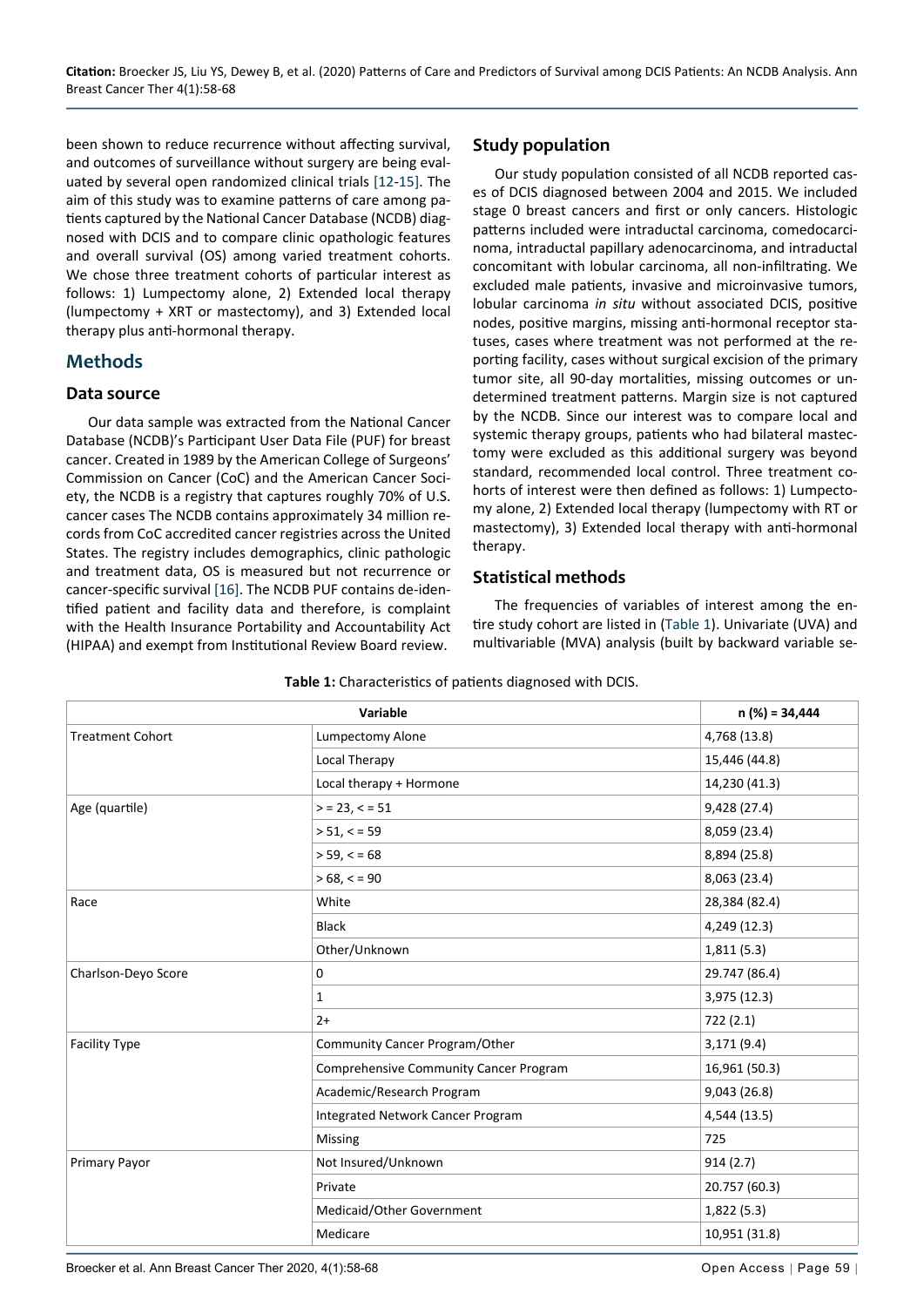| Year of Dx                 | $>$ = 2004, < = 2008                   | 11,027 (32.0) |
|----------------------------|----------------------------------------|---------------|
|                            | $>$ 2008, < = 2010                     | 11,320 (32.9) |
|                            | $>$ 2010, < = 2012                     | 6,021(17.5)   |
|                            | $>$ 2012, < = 2013                     | 6,076 (17.6)  |
| Histology                  | Ductal                                 | 25,358 (73.6) |
|                            | Comedocarcinoma                        | 6,130 (17.8)  |
|                            | Papillary                              | 1,082(3.1)    |
|                            | Ductal + lobular                       | 1,874 (5.4)   |
| <b>Hormonal Status</b>     | $ER/PR +$                              | 5,783 (16.8)  |
|                            | ER/PR-                                 | 28,661 (83.2) |
| <b>HER-2 Status</b>        | Negative                               | 2317 (6.7)    |
|                            | Positive                               | 1258 (3.7)    |
|                            | Unknown                                | 30,869 (89.6) |
| Grade                      | Well Differentiated                    | 3,497 (10.2)  |
|                            | Moderately Differentiated              | 9,870 (28.7)  |
|                            | Poorly Differentiated/Undifferentiated | 14,005 (40.7) |
|                            | Cell Type Not Determined               | 7.072 (20.5)  |
| Tumor Size (quartile) (cm) | $>$ = 0.1, < = 0.5                     | 7,144 (20.7)  |
|                            | $> 0.5, \le 1$                         | 5,957 (17.3)  |
|                            | > 1, < 1.9                             | 5,695 (16.5)  |
|                            | $> 1.9, \le 98.8$                      | 6,218(18.1)   |
|                            | Unknown                                | 9,430 (27.4)  |
| <b>Hormonal Therapy</b>    | No                                     | 20,214 (58.7) |
|                            | Yes                                    | 14,230 (41.3) |
| Immunotherapy              | No                                     | 34,293 (99.6) |
|                            | Yes                                    | 60(0.2)       |
|                            | Unknown                                | 91(0.3)       |
| Radiation                  | No                                     | 11,900 (34.5) |
|                            | Yes                                    | 22,544 (65.5) |

\* Local Therapy = Lumpectomy + Radiation.

<span id="page-2-0"></span>**Table 2:** Univariate and Multivariate Model for the Association with Overall Survival (OS).

| Variable                |                         | UVA HR             | p-value | <b>MVA HR</b>       | p-value |
|-------------------------|-------------------------|--------------------|---------|---------------------|---------|
|                         |                         | (95% CI)           |         | (95% CI)            |         |
| <b>Treatment Cohort</b> | Local Therapy           | $0.57(0.51-0.63)$  | < 0.001 | $0.69(0.62 - 0.77)$ | < 0.001 |
|                         | Local Therapy + Hormone | $0.33(0.30-0.38)$  |         | $0.51(0.45 - 0.58)$ |         |
|                         | Lumpectomy Alone        | Ref                |         | Ref                 |         |
| Age (quartile)          | $>68, \le 90$           | 11.64 (9.89-13.70) | < 0.001 | $6.48(5.31-7.91)$   | < 0.001 |
|                         | $> 59, \le 68$          | 3.28 (2.74-3.93)   |         | $2.49(2.05-3.01)$   |         |
|                         | > 51, < 59              | $1.77(1.45-2.17)$  |         | $1.67(1.36-2.05)$   |         |
|                         | $>$ = 23, $<$ = 51      | Ref                |         | Ref                 |         |
| Race                    | Black                   | $1.31(1.16-1.48)$  | < 0.001 | $1.37(1.21-1.55)$   | < 0.001 |
|                         | Other/Unknown           | $0.51(0.40-0.67)$  |         | $0.67(0.52-0.88)$   |         |
|                         | White                   | Ref                |         | Ref                 |         |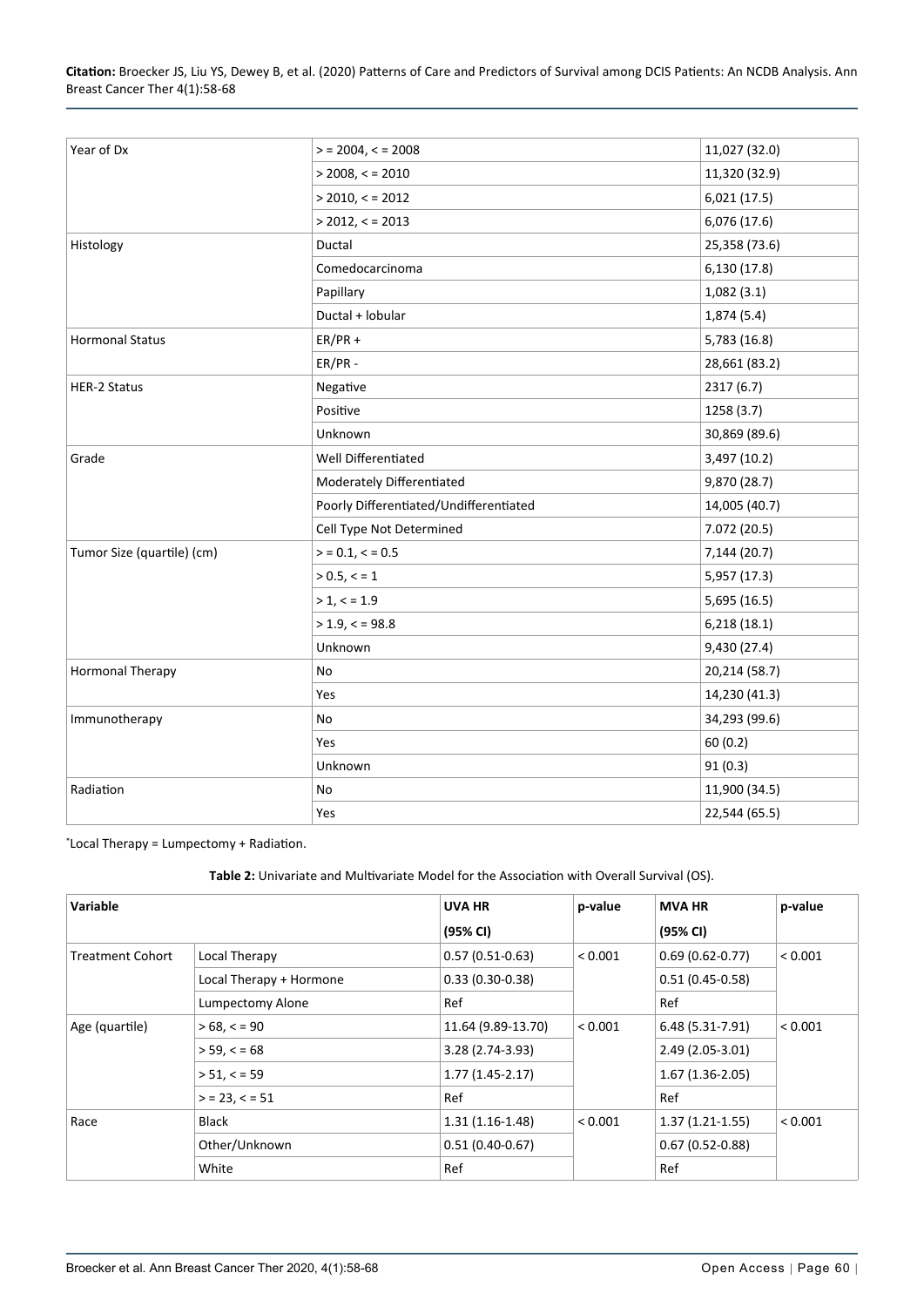| Charlson-Deyo Score                      | $2+$                                   | 4.58 (3.85-5.45)          | < 0.001 | $2.82(2.37-3.36)$   | < 0.001 |
|------------------------------------------|----------------------------------------|---------------------------|---------|---------------------|---------|
|                                          | $\mathbf{1}$                           | 1.93 (1.72-2.16)          |         | 1.42 (1.27-1.59)    |         |
|                                          | 0                                      | Ref                       |         | Ref                 |         |
| <b>Facility Type</b>                     | Community Cancer Program/Other         | 1.32 (1.13-1.53)          | 0.006   | $1.21(1.04-1.41)$   | 0.107   |
|                                          | Comprehensive<br>Community<br>Program  | Cancer   1.09 (0.98-1.20) |         | $1.03(0.93-1.15)$   |         |
|                                          | Integrated Network Cancer Program      | 1.06 (0.92-1.23)          |         | $1.04(0.90-1.21)$   |         |
|                                          | Academic/Research Program              | Ref                       |         | Ref                 |         |
| Primary Payor                            | Not Insured/Unknown                    | 2.48 (1.89-3.26)          | < 0.001 | $1.87(1.42 - 2.48)$ | < 0.001 |
|                                          | Medicaid/Other Government              | 2.35 (1.91-2.91)          |         | $2.03(1.64-2.52)$   |         |
|                                          | Medicare                               | 5.42 (4.92-5.97)          |         | 1.74 (1.53-1.98)    |         |
|                                          | Private                                | Ref                       |         | Ref                 |         |
| Year of Diagnosis                        | $>$ = 2004, < = 2008                   | $0.93(0.78-1.11)$         | 0.204   | <b>NS</b>           |         |
|                                          | $>$ 2008, < = 2010                     | 1.04 (0.87-1.24)          |         |                     |         |
|                                          | $>$ 2010, < = 2012                     | $0.96(0.78-1.18)$         |         |                     |         |
|                                          | $>$ 2012, < = 2013                     | Ref                       |         |                     |         |
| Histology                                | Comedocarcinoma                        | $1.04(0.93-1.16)$         | < 0.001 | <b>NS</b>           |         |
|                                          | Papillary                              | 1.56 (1.27-1.90)          |         |                     |         |
|                                          | Ductal + lobular                       | $0.81(0.66-1.00)$         |         |                     |         |
|                                          | Ductal                                 | Ref                       |         |                     |         |
| <b>ERPR</b>                              | ERPR+                                  | $0.76(0.69-0.85)$         | < 0.001 | $0.95(0.85-1.05)$   | 0.348   |
|                                          | ERPR-                                  | Ref                       |         | Ref                 |         |
| HER2                                     | Negative                               | 1.08 (0.78-1.48)          | 0.582   | <b>NS</b>           |         |
|                                          | Unknown                                | $0.97(0.75-1.27)$         |         |                     |         |
|                                          | Positive                               | Ref                       |         |                     |         |
| Grade                                    | Moderately Differentiated              | $1.0(0.87 - 1.17)$        | 0.765   | <b>NS</b>           |         |
|                                          | Poorly Differentiated/Undifferentiated | $0.96(0.83-1.10)$         |         |                     |         |
|                                          | Cell Type Not Determined               | $1.00(0.85-1.17)$         |         |                     |         |
|                                          | Well differentiated                    | Ref                       |         |                     |         |
| Tumor Size Quartile $> 0.5, < 1$<br>(cm) |                                        |                           | 0.002   | $1.25(1.09-1.44)$   | 0.004   |
|                                          | > 1, < 2                               | $1.28(1.12-1.47)$         |         | $1.17(1.02-1.36)$   |         |
|                                          | > 2, < 99                              | $1.19(1.03-1.37)$         |         | $1.27(1.10-1.46)$   |         |
|                                          | Unknown                                | $1.26(1.10-1.45)$         |         | 1.11 (0.98-1.26)    |         |
|                                          | > 0.1, < 0.5                           | Ref                       |         | Ref                 |         |

\* NS: Not selected by the backward variable elimination, and not significant at p < 0.2.

lection with alpha = 0.2 removal criteria) were performed to determine associations between variables of interest and OS using a Cox proportional hazard model (yielding hazard ratios [HR] with 95% confidence intervals [CI]) as reported in ([Table 2\)](#page-2-0). Ten-year OS using Kaplan Meier analysis was conducted for treatment cohorts of interest (with log rank test performed to determine p values) ([Figure 1](#page-4-0)). Associations between variables of interest and these three treatment groups were examined using chi-square for categorical variables and ANOVA for continuous covariates ([Table 3\)](#page-4-1). To further reduce the selection bias, the inverse probability treatment weighting method, a propensity score based approach was also implemented to balance patient's baseline characteristics. A multinomial logistic regression model was carried out

to estimate the probabilities that a patient would receive either lumpectomy, extended local therapy, or extended local therapy + anti-hormonal therapy based on their baseline covariates that also predict overall survival. The balance of covariate between cohorts was evaluated by the standardized differences and a value of < 0.1 was considered as negligible imbalance [\[17\]](#page-10-0). The average treatment effect (ATE) by the three cohorts associated with OS was estimated in a weighted Cox proportional hazard model. The subgroup analyses were carried out in the multivariable model with interaction between treatment groups and ER/PR status. The analyses were done in SAS 9.4 and Winship BBISR SAS macros, and significance level was set at alpha < 0.05 [[18\]](#page-10-1).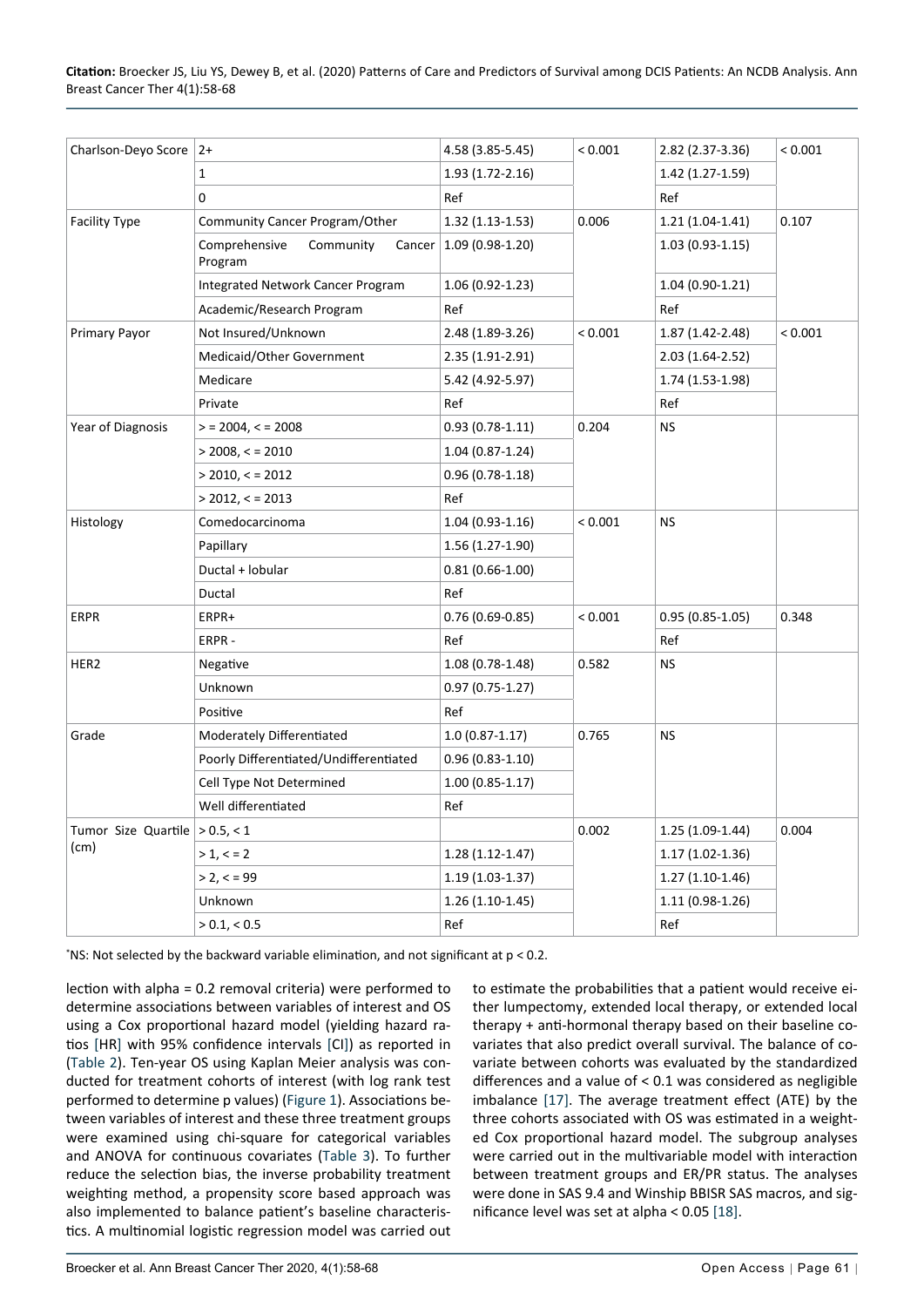<span id="page-4-0"></span>

<span id="page-4-1"></span>**Table 3:** Association between variables of interest and three treatment groups.

| Variable           |                    | <b>Lumpectomy Alone</b> | <b>Local Therapy</b> | <b>Systemic Therapy</b> | p-value |
|--------------------|--------------------|-------------------------|----------------------|-------------------------|---------|
|                    |                    | $n = 4768$              | $n = 15446$          | $n = 14230$             |         |
| Age at diagnosis   | Mean               | 63.7                    | 60.03                | 57.8                    | < 0.001 |
|                    | Median             | 64                      | 60                   | 58                      |         |
|                    | Std Dev            | 13.25                   | 11.77                | 10.35                   |         |
| Age (quartile)     | $>$ = 23, $<$ = 51 | 1003 (21.04)            | 4083 (26.43)         | 4342 (30.51)            | < 0.001 |
|                    | > 51 < 59          | 880 (18.46)             | 3456 (22.37)         | 3723 (26.16)            |         |
|                    | $> 59, \le 68$     | 1045 (21.92)            | 3986 (25.81)         | 3863 (27.15)            |         |
|                    | $>68, \le 90$      | 1840 (38.59)            | 3921 (25.39)         | 2302 (16.18)            |         |
| Race               | White              | 3930 (82.42)            | 12852 (83.21)        | 11602 (81.53)           | 0.002   |
|                    | Black              | 576 (12.08)             | 1804 (11.68)         | 1869 (13.13)            |         |
|                    | Other/Unknown      | 262 (5.49)              | 790 (5.11)           | 759 (5.33)              |         |
| Carlson-Deyo Score | $\mathbf 0$        | 4132 (86.66)            | 13197 (85.44)        | 12418 (87.27)           | < 0.001 |
|                    | 1                  | 523 (10.97)             | 1901 (12.31)         | 1551 (10.9)             |         |
|                    | $2+$               | 113 (2.37)              | 348 (2.25)           | 261 (1.83)              |         |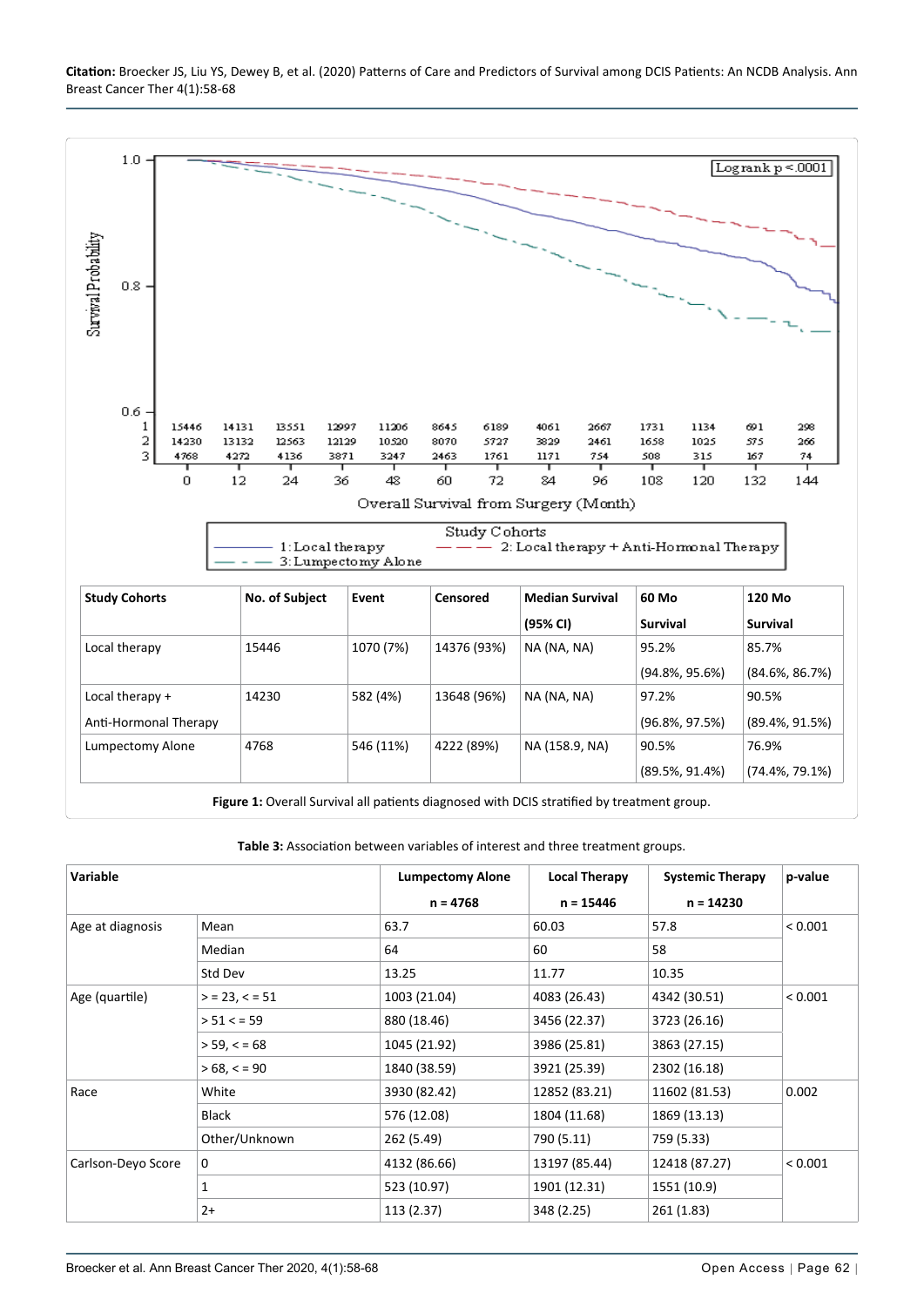**Citation:** Broecker JS, Liu YS, Dewey B, et al. (2020) Patterns of Care and Predictors of Survival among DCIS Patients: An NCDB Analysis. Ann Breast Cancer Ther 4(1):58-68

| <b>Facility Type</b>          | Commun. Cancer Program/<br>Other                 | 431 (9.22)    | 1234 (8.2)     | 1506 (10.77)  | < 0.001 |
|-------------------------------|--------------------------------------------------|---------------|----------------|---------------|---------|
|                               | Comp Commun Cancer<br>Program                    | 2396 (51.24)  | 7559 (50.21)   | 7006 (50.08)  |         |
|                               | Academic/Research Program                        | 1228 (51.24)  | 4216 (28.01)   | 3599 (25.73)  |         |
|                               | Integrated Network Cancer 621 (13.28)<br>Program |               | 2045 (13.58)   | 1878 (13.42)  |         |
| Primary Payor                 | Not Insured/Unknown                              | 141 (2.96)    | 392 (2.54)     | 381 (2.68)    | < 0.001 |
|                               | Private                                          | 2367 (49.64)  | 9087 (58.83)   | 9303 (65.38)  |         |
|                               | Medicaid/Other Government                        | 208 (4.36)    | 739 (4.91)     | 855 (6.01)    |         |
|                               | Medicare                                         | 2052 (43.04)  | 5208 (33.72)   | 3691 (25.94)  |         |
| Year of Diagnosis             | $>$ = 2004, < = 2008                             | 1603 (33.62)  | 5078 (32.88)   | 4346 (30.54)  | < 0.001 |
|                               | $>$ 2008, < = 2010                               | 1508 (31.63)  | 5199 (33.66)   | 4613 (32.42)  |         |
|                               | $>$ 2010, < = 2012                               | 813 (17.05)   | 2609 (16.89)   | 2599 (18.26)  |         |
|                               | $>$ 2012, < = 2013                               | 844 (17.7)    | 2560 (16.57)   | 2672 (18.78)  |         |
| Histology                     | Ductal                                           | 3696 (77.52)  | 11163 (72.27)  | 10499 (73.78) | < 0.001 |
|                               | Comedocarcinoma                                  | 593 (12.44)   | 3108 (20.12)   | 2429 (17.07)  |         |
|                               | Papillary                                        | 238 (4.99)    | 390 (2.52)     | 454 (3.19)    |         |
|                               | Ductal + lobular                                 | 241 (5.05)    | 785 (5.08)     | 848 (5.96)    |         |
| Hormonal<br>Receptor          | $ER/PR -$                                        | 723 (15.16)   | 4,648 (30.09)  | 412 (2.9)     | < 0.001 |
| <b>Status</b>                 | $ER/PR +$                                        | 4,045 (84.84) | 10,798 (69.91) | 13,818 (97.1) |         |
| HER2                          | Negative                                         | 302 (6.33)    | 882 (5.71)     | 1,113 (7.96)  | < 0.001 |
|                               | Positive                                         | 113 (2.73)    | 670 (4.34)     | 475 (3.34)    |         |
|                               | Unknown                                          | 4,353 (91.3)  | 13,894 (89.95) | 12,622 (88.7) |         |
| Grade                         | Well Differentiated                              | 776 (16.28)   | 1202 (7.78)    | 1519 (10.67)  | < 0.001 |
|                               | Moderately Differentiated                        | 1505 (31.56)  | 3866 (25.03)   | 4499 (31.62)  |         |
|                               | Poorly Differentiated                            | 1395 (29.26)  | 7247 (46.92)   | 5363 (37.69)  |         |
|                               | Cell Type Not Determined                         | 1092 (22.9)   | 3131 (20.27)   | 2849 (20.02)  |         |
| Tumor Size (cm)               | Mean                                             | 1.34          | 1.79           | 1.42          | < 0.001 |
|                               | Median                                           | 0.8           | 1.2            | 1             |         |
|                               | Std. Dev                                         | 3.48          | 2.89           | 2.32          |         |
| Tumor Size (quartile)<br>(cm) | $>$ = 0.1, < = 0.5                               | 1257 (26.36)  | 2790 (18.06)   | 3097 (21.76)  | < 0.001 |
|                               | > 0.5, < 1                                       | 820 (17.2)    | 2537 (16.42)   | 2600 (18.27)  |         |
|                               | > 1, < 1.9                                       | 660 (13.84)   | 2724 (17.64)   | 2311 (16.24)  |         |
|                               | $> 1.9, \le 9.8$                                 | 650 (13.63)   | 3323 (2.51)    | 2245 (15.78)  |         |
|                               | Unknown                                          | 1381 (28.96)  | 4072 (26.36)   | 397 (27.95)   |         |

#### **Results**

#### **Study population, demographics, clinicopathologic and treatment variables**

The NCDB breast PUF (2004-2014) identified a total of 2,696,734 breast cancer cases. After applying the inclusion and exclusion criteria listed in [\(Table 4\)](#page-6-0), a total of 34,444 patients met selection criteria with a median follow-up 63.9 months. Descriptive characteristics of this population regarding variables of interest are listed in ([Table 1\)](#page-1-0). The mean age of diagnosis was 59-years (std. dev. 12), the majority of patients were Caucasian (82.4%), treated at a comprehensive community cancer program (50.3%) and had private insurance (60.3%). The treatment cohorts of interest are listed in ([Table 1\)](#page-1-0). The majority received additional treatment beyond lumpectomy: 4,768 (13.8%) received lumpectomy alone 15,446 (44.8%) received either lumpectomy with radiation or unilateral mastectomy 14,230 (41.3%) received extended local therapy with additional anti-hormonal therapy.

#### **Univariate, multivariate and Kaplan Meier analysis of variables associated with decreased overall survival and Kaplan Meier 10-year overall survival**

The results of univariate (UVA) and multivariate (MVA)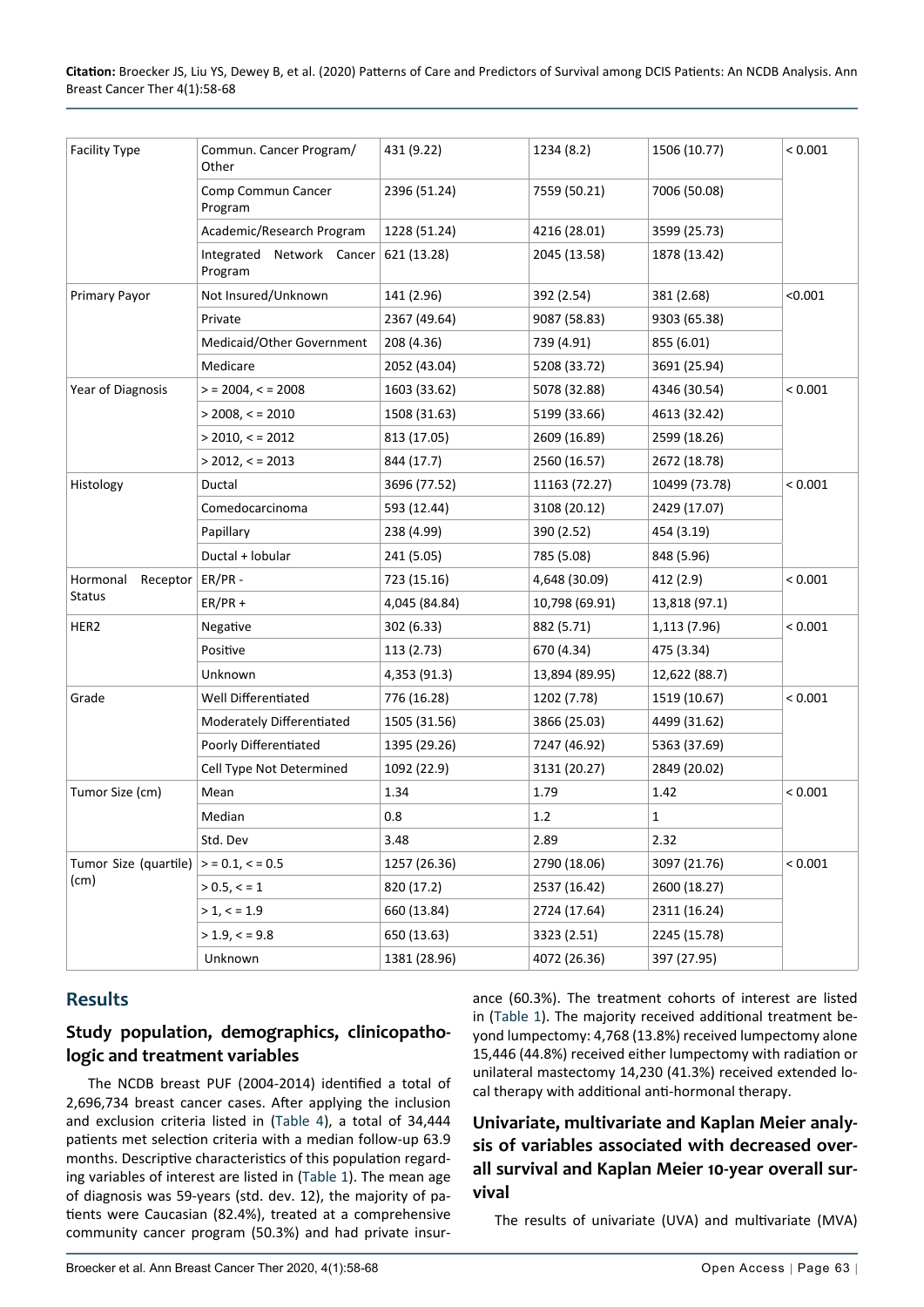<span id="page-6-0"></span>

| <b>Table 4:</b> Inclusion and exclusion criteria. |
|---------------------------------------------------|
|---------------------------------------------------|

| <b>Selection and Exclusion Criteria</b>                              | <b>Sample Size</b> | <b>Excluded</b>          |
|----------------------------------------------------------------------|--------------------|--------------------------|
| <b>NCDB Breast PUF Cancer Cases</b>                                  | 2696734            | $\overline{\phantom{a}}$ |
| Year of diagnosis 2004 $\approx$ 2015                                | 1982168            | 714566                   |
| Include sequence number in 0 or 1                                    | 1645418            | 336750                   |
| Exclude cases treatment decision was not done at reporting facility  | 1581834            | 63584                    |
| Include Histology 8500 8501 8503 8522                                | 1176472            | 405362                   |
| Exclude male patients                                                | 1165374            | 11098                    |
| Exclude tumor behavior as invasive                                   | 157044             | 1008330                  |
| Include Clinical and Pathological stage 0                            | 57329              | 99715                    |
| Include Diagnostic Confirmation as 12                                | 57320              | 9                        |
| Exclude Tumor Invasive Component defined by CS_SITESPECIFIC_FACTOR_6 | 57297              | 23                       |
| Exclude cases with positive regional nodes                           | 57297              | $\Omega$                 |
| Exclude cases without surgery at primary site or unknown             | 56988              | 309                      |
| Include Surgical Margin as negative                                  | 54611              | 2377                     |
| Exclude cases died within 90 day after surgery                       | 54558              | 53                       |
| Exclude missing outcome                                              | 53909              | 649                      |
| Include ERPR as 01                                                   | 46641              | 7268                     |
| Exclude cases with bilateral mastectomy                              | 34444              | 12197                    |

\* Sequence number: 0 = only cancer, 1 = first cancer.

\* Histology: 8500 = DCIS, 8501 = comedocarcinoma, non infiltrating, 8503 = intraductal papillary adenocarcinoma, non infiltrating, 8522 = DCIS + LCIS.

\* CS\_SITESPECIFIC\_FACTOR\_6 = Invasive Component.

<span id="page-6-1"></span>

| Covariate                      | Level                                        | Hazard Ration (95% CI) | HR p-value |
|--------------------------------|----------------------------------------------|------------------------|------------|
| Overall                        | Local therapy                                | $0.81(0.73-0.90)$      | < 0.001    |
|                                | Local therapy + Hormone                      | $0.61(0.54-0.68)$      | < 0.001    |
|                                | Lumpectomy Alone                             | Ref                    |            |
| Subgroup <sup>*</sup> : ER/PR+ | Local therapy vs. Lumpectomy Alone           | $0.88(0.77-1.00)$      | 0.046      |
|                                | Local therapy + Hormone vs. Lumpectomy Alone | $0.60(0.53 - 0.69)$    | < 0.001    |
|                                | Local therapy vs. Local therapy + Hormone    | $1.45(1.30-1.62)$      | < 0.001    |
| Subgroup <sup>*</sup> : ER/PR- | Local therapy vs. Lumpectomy Alone           | $0.61(0.48-0.78)$      | < 0.001    |
|                                | Local therapy + Hormone vs. Lumpectomy Alone | $0.53(0.41-0.68)$      | < 0.001    |
|                                | Local therapy vs. Local therapy + Hormone    | $1.15(0.93-1.42)$      | 0.188      |

\* The treatment comparison in the subgroups was estimated by the multivariable model with interaction, and the interaction p-value is 0.023.

analysis of the association between variables of interest and OS are listed in [\(Table 2](#page-2-0)). Factors associated with decreased survival on univariate analysis included lumpectomy treatment alone, African-American race (HR = 1.31, 95% CI: 1.16- 1.48, p < 0.001), increased age (HR = 11.64, 95% CI 9.89-13.70, p < 0.001), increased Charlson-Deyo score (HR = 4.58, 95% CI: 3.85-5.45, p < 0.001), any insurance other than private especially Medicare (HR = 5.42, 95% CI: 4.92-5.97, p < 0.001), papillary histology (HR = 1.56, 95% CI: 1.27-1.90, p < 0.001), ER/ PR negative receptor status (HR = 0.76, 95% CI: 0.69-0.85, p < 0.001), and larger tumor size (HR = 1.26, 95% CI: 1.10-1.45, p < 0.002). On MVA, lumpectomy alone, increased age (HR = 6.48, 95% CI: 5.31-7.91, p < 0.001), African-American race (HR

= 1.37, 95% CI: 1.21-1.55, p < 0.001), increased Charlson-Deyo score (HR = 2.82, 95% CI: 2.37-3.36, p < 0.001), any insurance other than private especially Medicaid (HR = 2.03, 95% CI: 1.64-2.52, p < 0.001), and increased tumor size (HR = 1.27, 95% CI: 1.10-1.26, p < 0.004) were associated with decreased survival. Kaplan-Meier analysis was performed to determine ten-year OS and stratified by treatment cohorts of interest as shown in [Figure 1.](#page-4-0) Lumpectomy alone had a decreased 10-year survival (76.9%, 95% CI: 74.4-79.1%) compared to extended local therapy (85.7%, 95% CI: 84.6-86.7%) and extended local therapy with anti-hormonal therapy (90.5%, 95% CI: 89.4-91.5%) (p < 0.001).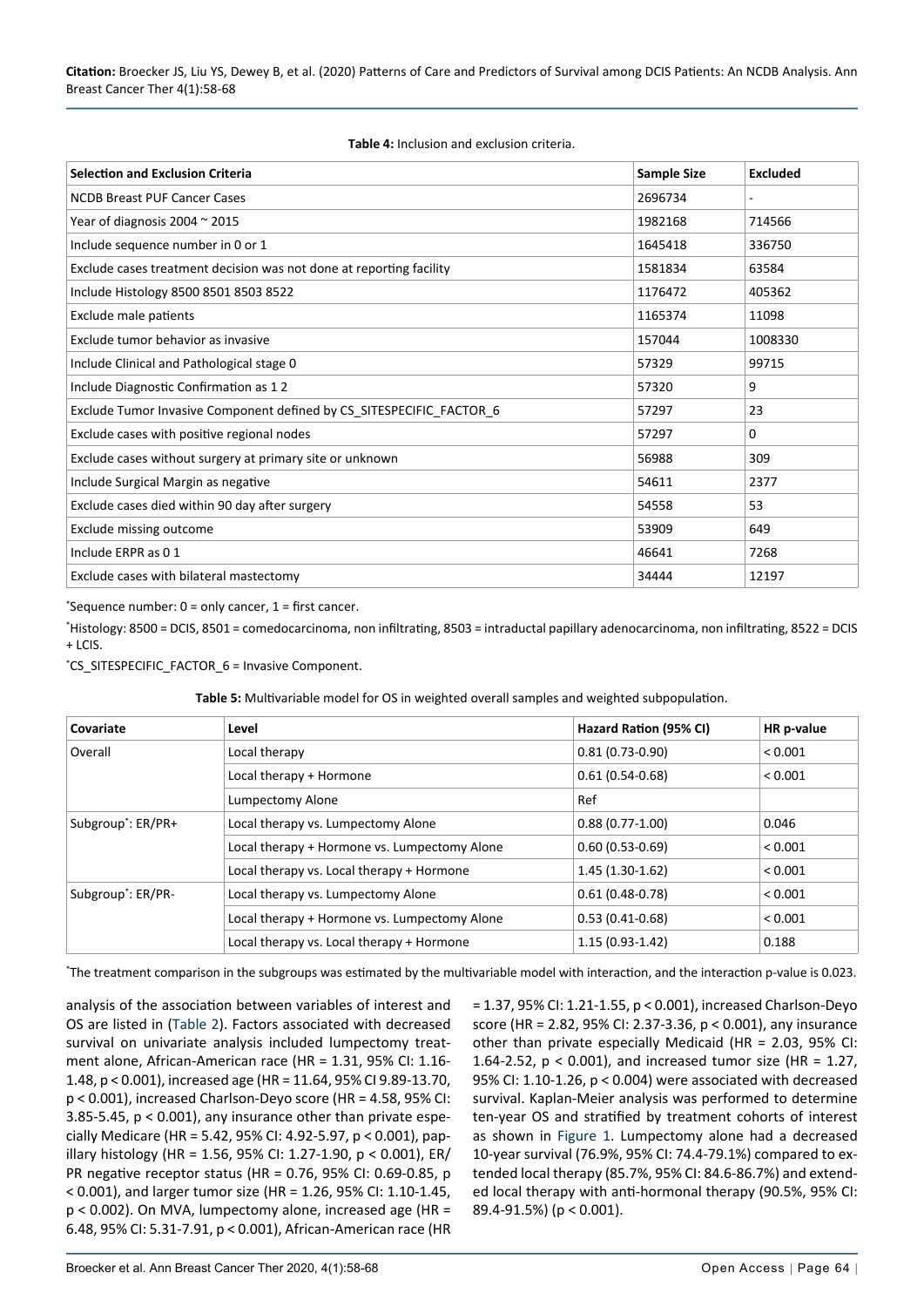By utilizing inverse probability treatment weighting, a satisfactory covariate balance was achieved for the overall population as well as in the subgroups by ER/PR status. Multivariable analysis was performed among this weighted sample. Extended local therapy with anti-hormonal therapy still provided a survival advantage over other treatment cohorts (HR  $= 0.61$ , 95% CI: 0.54-0.68). Anti-hormonal therapy had a significant impact upon survival for ER/PR positive tumors (HR = 1.45,  $p < 0.001$ ) but not ER/PR negative tumors (HR = 1.15,  $p =$ 0.188) ([Table 5](#page-6-1)). Kaplan Meier analysis confirmed this survival advantage among these weighted cohorts with lumpectomy alone having 83.4% (95% CI: 80.7-85.7%) 10-year survival compared to 85.8% (95% CI: 84.7-86.9%) for extended local therapy and 88.5% (95% CI: 86.5-90.0%) for extended local plus anti-hormonal therapy (p < 0.001) ([Figure 2](#page-7-0)).

#### **Discussion**

Patients diagnosed with DCIS have an excellent prognosis with an estimated 20-year disease-specific mortality of 3% [[12,](#page-9-4)[13\]](#page-9-7). Given the excellent prognosis of DCIS, the optimal treatment to reduce mortality without added toxicity of additional treatment is controversial. Among this cohort of DCIS patients, additional local therapy beyond breast conserving surgery (BCS) alone with either radiation or unilateral mastectomy and the further addition of anti-hormonal therapy reduced mortality by 2.2% and 3.5% at 60 months and by 2.4% and 5.1% at 120 months, among matched cohorts respectively (see ([Figure 2\)](#page-7-0)).

Characteristics and treatment patterns of patients diagnosed with DCIS are shown in [\(Table 1](#page-1-0)), the demographics

<span id="page-7-0"></span>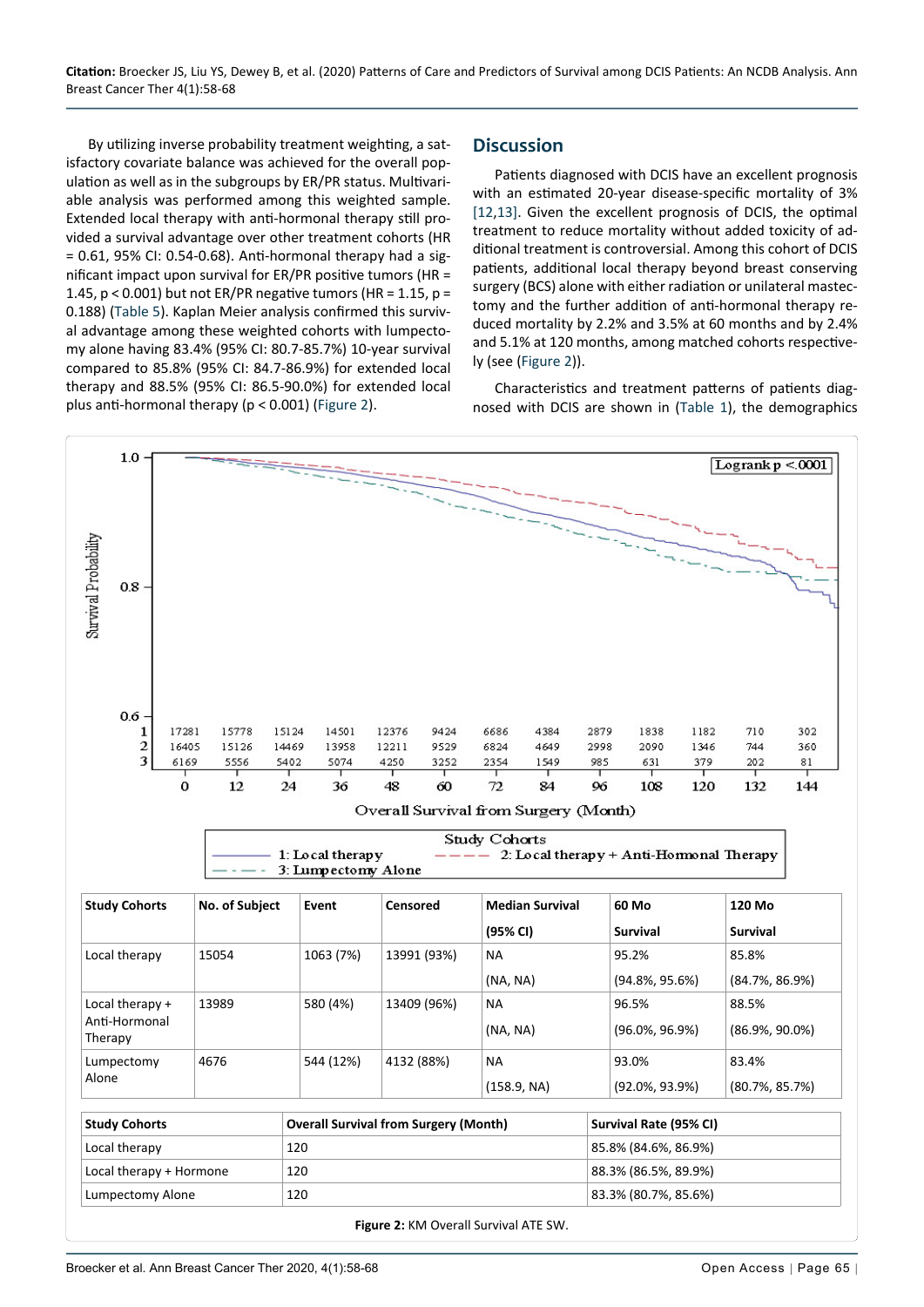of our cohort are similar to other national studies [\[12](#page-9-4)]. Our results are similar to a recent SEER analysis: 14% of patients received lumpectomy alone, 44% received additional local therapy-65% of whom received radiation and 35% of whom received unilateral mastectomy and 41% of patients received adjuvant anti-hormonal therapy. On multivariate analysis, demographic variables associated with decreased survival in our study included those previously reported in the literature including African-American race, increased Charlson-Deyo score, and Medicaid insurance [\[19](#page-10-6)[-21](#page-10-7)]. Older patients had a decreased survival. Although younger patients have previously been shown to have decreased breast-cancer survival, in this cohort, older patients had decreased survival likely due to the NCDB's inability to differentiate overall and breast-cancer survival [\[12](#page-9-4),[22](#page-10-8),[23\]](#page-10-9). Tumor size (> 2 cm) was associated with decreased survival on MVA. Positive margins were entirely excluded, margin size is not included in the NCDB. Tumor grade and histology and receptor status were not associated with survival on MVA. Although studies have attempted to define "low-risk" DCIS as low-intermediate grade,  $<$  2.5 cm tumors with negative margins ( $>$  1 cm) which may be appropriate for less aggressive treatment, our results reflected the findings of ECOG-ACRIN E5194 that determined grade was nota useful marker for predicting risk of recurrence [[22,](#page-10-8)[24](#page-10-2)]. Our results demonstrate that papillary histology was associated with decreased survival on UVA but not MVA. In contrast, the SEER analysis of 108,196 patients performed by Narod etaldemon strated poor prognosis of comedocarcinoma histology [[12](#page-9-4)]. Comedonecrosis is often associated with higher-grade tumors, which were not significantly associated with decreased survival in our study; in contrast, papillary histology has been shown to be more likely associated with invasive cancers and perhaps could represent missed invasive cancers among this cohort and a limitation of this and other NCDB studies. More recent efforts have examined the role of molecular markers in predicting the risk of recurrence after surgical excision [\[25-](#page-10-10)[30\]](#page-10-11). ER/PR negative tumors were associated with decreased survival on UVA but not MVA among our cohort. Such tumors have been shown to be associated with decreased survival likely because they do not benefit from the addition of anti-hormonal therapy, although the use of anti-hormonal treatment has been inconsistent as demonstrated in this cohort 83% of patients were hormonal receptor positive but only 41% of anti-hormonal positive patients received anti-hormonal therapy [[12\]](#page-9-4). Although not routinely reported, HER2 did not demonstrate an association with survival among our cohort, the clinical implications of HER2 among DCIS patients is in need of additional study [\[31](#page-10-12)].

Both univariate and multivariate analyses of our cohort demonstrated additional treatment beyond lumpectomy alone to be protective and additive. These results were confirmed on Kaplan-Meier analysis stratified by treatment type. Lumpectomy alone had the poorest OS (76.9%) compared to additional local therapy (85.7%) and additional local therapy plus anti-hormonal therapy (90.5%) (p < 0.001) [\(Figure](#page-4-0)  [1](#page-4-0)). There is a multitude of conflicting evidence regarding the survival benefit of additional treatment beyond lumpectomy alone for DCIS such as radiation, mastectomy and/ or anti-hormonal therapy. Randomized trials have demonstrated reduced local recurrence among DCIS patients who receive these additional therapies but lack sufficient power to demonstrate a survival benefit [[24](#page-10-2),[32](#page-10-3)-[39\]](#page-10-4). Recent population-based studies have demonstrated conflicting results with some suggesting a survival benefit of radiotherapy among a certain subset of "high-risk" patients [\[13](#page-9-7),[14\]](#page-9-8). A recent SEER analysis by Narod of 108,196 patients and a subset analysis of 2947 patients performed by Giannakeas, et al. found that radiotherapy reduced recurrence without decreasing mortality, however, their analysis also demonstrated a subset of patients diagnosed with DCIS who subsequently died of invasive breast cancer without evidence of prior local recurrence, and therefore concluded DCIS has the potential for invasive and even systemic behavior and warrants consideration of systemic therapy to improve survival. The Narod and Giannakeas SEER analyses did not evaluate the impact of anti-hormonal therapy upon recurrence or survival among DCIS patients [[13\]](#page-9-7). A 2018 prospective study of 9,938 women treated in the UK demonstrated a reduction in recurrence but not mortality among patients who used radiation and anti-hormonal therapy [[40\]](#page-10-5). Given our cohort (34,444 patients) is much larger, and one of the larger cohort studies to report the effects of anti-hormonal therapy upon survival for DCIS, our study may have adeqeuate power to capture the small but potentially significant benefits of anti-hormonal therpay upon survival for patients diagnosed with DCIS.

Given the spectrum of treatment options available for the treatment of DCIS, three treatment groups of greatest interest were chosen for additional analysis and matching: Lumpectomy alone, extended local therapy (lumpectomy + XRT or mastectomy) and extended local therapy + anti-hormonal therapy. These three groups were chosen in order to re-examine in particular the mortality benefit of systemic therapy for DCIS patients. Associations between prognostic variables of interest and these three treatment groups were analyzed, as shown in ([Table 3](#page-4-1)). Patients who received lumpectomy alone were older (mean age 63), more likely to have Medicare and have tumors with ductal or papillary histology, well-differentiated and smaller (mean tumor size 1.34 cm).

Given the differences between these three treatment groups, a survival analysis was performed among cohorts via average treatment effect weighting (ATE). After matching cohorts, patients who received lumpectomy alone had a poorer survival (83.3%) compared to the addition of extended local therapy (85.8%) and anti-hormonal therapy (88.3%) after 120 months (p < 0.001) [\(Figure 2](#page-7-0)). Furthermore, on Cox regression analysis, additional local therapy beyond lumpectomy alone was protective and the addition of anti-hormonal therapy added additional survival benefit to extended local therapy ([Table 5\)](#page-6-1). The survival benefit of anti-hormonal therapy was limited to patients with hormone receptor positive tumors suggesting that despite NCDB being unable to capture disease specific mortality, anti-hormonal therapy was potentially impacting survival among this cohort. Our results suggest that additional therapy to surgical excision of DCIS, both radiation and anti-hormonal, be considered to reduce both recurrence and mortality for patients diagnosed with DCIS.

Given the overall excellent survival of DCIS, prior studies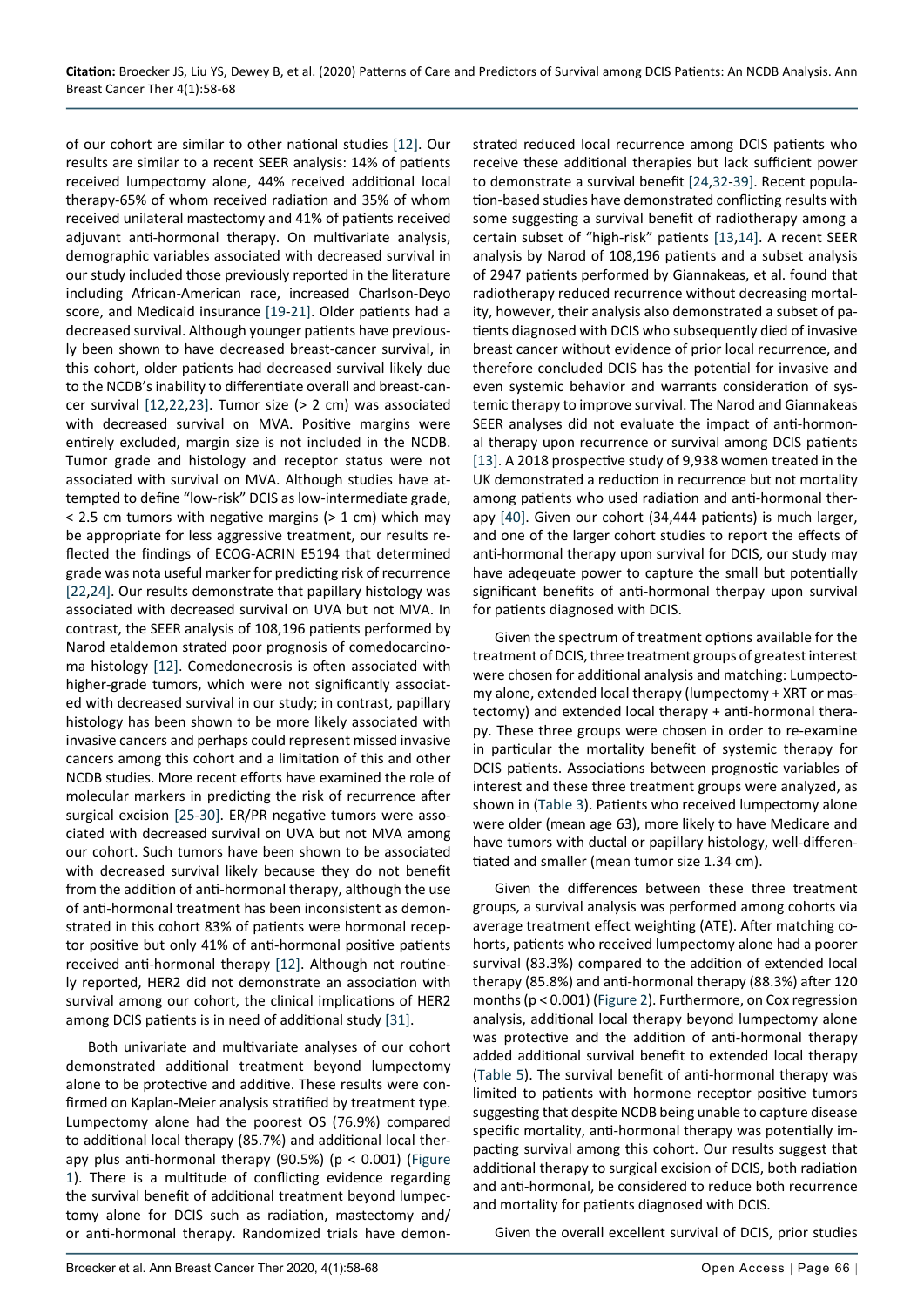have attempted to identify a subset of patients with an increased risk of mortality from breast cancer that may particularly benefit from additional therapy. Certain clinicopathologic factorsuch as higher nuclear grade, younger age, larger tumor size have been shown to be associated with reduced survival and prognostic scoring model shave been proposed to delineate which patients may safely be omitted from radiotherapy [\[23](#page-10-9)]. The survival benefit of additional therapy among our ATE-weighted cohorts questions such conclusions and practices and warrants additional investigation as current prospective studies have failed to clearly identify a subset of patients who can safely omit radiotherapy and/or anti-hormonal therapy following lumpectomy [[14](#page-9-8),[24](#page-10-2),[41](#page-10-13),[42\]](#page-10-14).

Our study is retrospective as thus unable to determine causality for the associations we have observed. The NCDB, like other cancer registries, does not capture recurrence or disease-specific mortality, and therefore, we are unable to assess the true breast-cancer specific mortality among this cohort, however, it is the largest registry available for study of a disease that requires ample power for mortality analysis. We have attempted to utilize ATE-weighting to minimize bias and assess mortality differences between matched treatment cohorts. Given the NCDB's large national data source, our results are generalizable to patients across the US. Further investigation is warranted to confirm the effects of additional therapies upon mortality for DCIS, and to attempt to identify subsets of patients who may benefit or may safely be omitted from additional therapy for DCIS.

#### **Conclusion**

Among patients diagnosed with DCIS cases diagnosed between 2004-2015, lumpectomy alone (14%) was the sole treatment for one in seven cases. However, using ATE-weighted methodology to compare outcomes of patients diagnosed with DCIS, we observed significantly better overall survival was observed with the addition of extended local therapy (HR  $= 0.81$ , 95% CI: 0.73-0.90) and anti-hormonal therapy (HR  $=$ 0.61, 95% CI: 0.54-0.68) compared to those who had lumpectomy alone (p < 0.001). Although the NCDB does not capture recurrence or breast-cancer specific mortality, these results suggest that additional therapy beyond surgery alone may improve survival for patients diagnosed with DCIS. Further investigation is indicated to elucidate the mechanisms of DCIS invasion and to identify the subset of patients for whom additional therapy may be beneficial or safely omitted.

## **Acknowledgement**

Research reported in this publication was supported in part by the Biostatistics and Bioinformatics Shared Resource of Winship Cancer Institute of Emory University and NIH/NCI under award number P30CA138292. The content is solely the responsibility of the authors and does not necessarily represent the official views of the National Institutes of Health. The data used in the study are derived from a de-identified NCDB file. The American College of Surgeons and the Commission on Cancer have not verified and are not responsible for the analytic or statistical methodology employed, or the conclusions drawn from these data by the investigator.

### **References**

- <span id="page-9-0"></span>1. [Allegra CJ, Aberle DR, Ganschow P, et al. \(2010\) National insti](https://europepmc.org/article/med/20071686)[tutes of health state-of-the-science conference statement: Di](https://europepmc.org/article/med/20071686)[agnosis and management of ductal carcinoma in situ September](https://europepmc.org/article/med/20071686)  [22-24, 2009. J Natl Cancer Inst 102: 161-169.](https://europepmc.org/article/med/20071686)
- 2. [Burstein HJ, Polyak K, Wong JS, et al. \(2004\) Ductal carcinoma in](https://pubmed.ncbi.nlm.nih.gov/15070793/)  [situ of the breast. N Engl J Med 350: 1430-1441.](https://pubmed.ncbi.nlm.nih.gov/15070793/)
- 3. [Zujewski JA, Harlan LC, Morrell DM, et al. \(2011\) Ductal carci](https://pubmed.ncbi.nlm.nih.gov/20931276/)[noma in situ: Trends in treatment over time in the US. Breast](https://pubmed.ncbi.nlm.nih.gov/20931276/)  [Cancer Res Treat 127: 251-257.](https://pubmed.ncbi.nlm.nih.gov/20931276/)
- 4. [Schwartz GF, Solin LJ, Olivotto IA, et al. \(2000\) Consensus confer](https://pubmed.ncbi.nlm.nih.gov/10679665/)[ence on the treatment of in situ ductal carcinoma of the breast,](https://pubmed.ncbi.nlm.nih.gov/10679665/)  [April 22-25, 1999. Cancer 88: 946-954.](https://pubmed.ncbi.nlm.nih.gov/10679665/)
- 5. [Dodwell D, Clements K, Lawrence G, et al. \(2007\) Radiotherapy](https://pubmed.ncbi.nlm.nih.gov/17848911/)  [following breast-conserving surgery for screen-detected ductal](https://pubmed.ncbi.nlm.nih.gov/17848911/)  [carcinoma in situ: Indications and utilisation in the UK. Interim](https://pubmed.ncbi.nlm.nih.gov/17848911/)  [findings from the Sloane Project. Br J Cancer 97: 725-729.](https://pubmed.ncbi.nlm.nih.gov/17848911/)
- 6. [Baxter NN, Virnig BA, Durham SB, et al. \(2004\) Trends in the](https://pubmed.ncbi.nlm.nih.gov/15026469/)  [treatment of ductal carcinoma in situ of the breast. J Natl Cancer](https://pubmed.ncbi.nlm.nih.gov/15026469/)  [Inst 96: 443-448.](https://pubmed.ncbi.nlm.nih.gov/15026469/)
- <span id="page-9-1"></span>7. [Smith GL, Smith BD, Haffty BG \(2006\) Rationalization and region](https://pubmed.ncbi.nlm.nih.gov/16750316/)[alization of treatment for ductal carcinoma in situ of the breast.](https://pubmed.ncbi.nlm.nih.gov/16750316/)  [Int J Radiat Oncol Biol Phys 65: 1397-1403.](https://pubmed.ncbi.nlm.nih.gov/16750316/)
- <span id="page-9-2"></span>8. [Sakorafas GH, Farley DR, Peros G \(2008\) Recent advances and](https://pubmed.ncbi.nlm.nih.gov/18490111/)  [current controversies in the management of DCIS of the breast.](https://pubmed.ncbi.nlm.nih.gov/18490111/)  [Cancer Treat Rev 34: 483-497.](https://pubmed.ncbi.nlm.nih.gov/18490111/)
- 9. [Levinsohn E, Altman M, Chagpar AB \(2018\) Controversies Re](https://pubmed.ncbi.nlm.nih.gov/29428007/)[garding the Diagnosis and Management of Ductal Carcinoma In](https://pubmed.ncbi.nlm.nih.gov/29428007/)  [Situ. Am Surg 84: 1-6.](https://pubmed.ncbi.nlm.nih.gov/29428007/)
- 10. [Buchholz TA, Haffty BG, Harris JR \(2007\) Should all patients un](https://pubmed.ncbi.nlm.nih.gov/17221862/)[dergoing breast conserving therapy for DCIS receive radiation](https://pubmed.ncbi.nlm.nih.gov/17221862/)  [therapy? Yes. Radiation therapy, an important component of](https://pubmed.ncbi.nlm.nih.gov/17221862/)  [breast conserving treatment for patients with ductal carcinoma](https://pubmed.ncbi.nlm.nih.gov/17221862/)  [in situ of the breast. J Surg Oncol 95: 610-613.](https://pubmed.ncbi.nlm.nih.gov/17221862/)
- <span id="page-9-3"></span>11. [Silverstein MJ, Lagios MD \(2007\) Should all patients undergoing](https://pubmed.ncbi.nlm.nih.gov/17192948/)  [breast conserving therapy for DCIS receive radiation therapy?](https://pubmed.ncbi.nlm.nih.gov/17192948/)  [No. One size does not fit all: An Argument against the routine](https://pubmed.ncbi.nlm.nih.gov/17192948/)  [use of radiation therapy for all patients with ductal carcinoma](https://pubmed.ncbi.nlm.nih.gov/17192948/)  [in situ of the breast who elect breast conservation. J Surg Oncol](https://pubmed.ncbi.nlm.nih.gov/17192948/)  [95: 605-609.](https://pubmed.ncbi.nlm.nih.gov/17192948/)
- <span id="page-9-4"></span>12. [Narod SA, Iqbal J, Giannakeas V, et al. \(2015\) Breast cancer mor](https://pubmed.ncbi.nlm.nih.gov/26291673/)[tality after a diagnosis of ductal carcinoma in Situ. JAMA Oncol](https://pubmed.ncbi.nlm.nih.gov/26291673/)  [1: 888-896.](https://pubmed.ncbi.nlm.nih.gov/26291673/)
- <span id="page-9-7"></span>13. [Giannakeas V, Sopik V, Narod SA \(2018\) A comparison of two](https://pubmed.ncbi.nlm.nih.gov/29445939/)  [models for breast cancer mortality for women with ductal car](https://pubmed.ncbi.nlm.nih.gov/29445939/)[cinoma in situ: an SEER-based analysis. Breast Cancer Res Treat](https://pubmed.ncbi.nlm.nih.gov/29445939/)  [169: 587-594.](https://pubmed.ncbi.nlm.nih.gov/29445939/)
- <span id="page-9-8"></span>14. [Sagara Y, Freedman RA, Vaz-Luis I, et al. \(2016\) Patient prognos](https://pubmed.ncbi.nlm.nih.gov/26834064/)[tic score and associations with survival improvement offered by](https://pubmed.ncbi.nlm.nih.gov/26834064/)  [radiotherapy after breast-conserving surgery for ductal carcino](https://pubmed.ncbi.nlm.nih.gov/26834064/)[ma in Situ: A population-based longitudinal cohort study. J Clin](https://pubmed.ncbi.nlm.nih.gov/26834064/)  [Oncol 34: 1190-1196.](https://pubmed.ncbi.nlm.nih.gov/26834064/)
- <span id="page-9-5"></span>15. [Grimm LJ, Shelley Hwang E \(2016\) Active surveillance for DCIS:](https://link.springer.com/article/10.1245/s10434-016-5596-2)  [The importance of selection criteria and monitoring. Ann Surg](https://link.springer.com/article/10.1245/s10434-016-5596-2)  [Oncol 23: 4134-4136.](https://link.springer.com/article/10.1245/s10434-016-5596-2)
- <span id="page-9-6"></span>16. [Winchester DP, Stewart AK, Bura C, et al. \(2004\) The national](https://pubmed.ncbi.nlm.nih.gov/14696080/)  [cancer data base: A clinical surveillance and quality improve](https://pubmed.ncbi.nlm.nih.gov/14696080/)[ment tool. J Surg Oncol 85: 1-3.](https://pubmed.ncbi.nlm.nih.gov/14696080/)